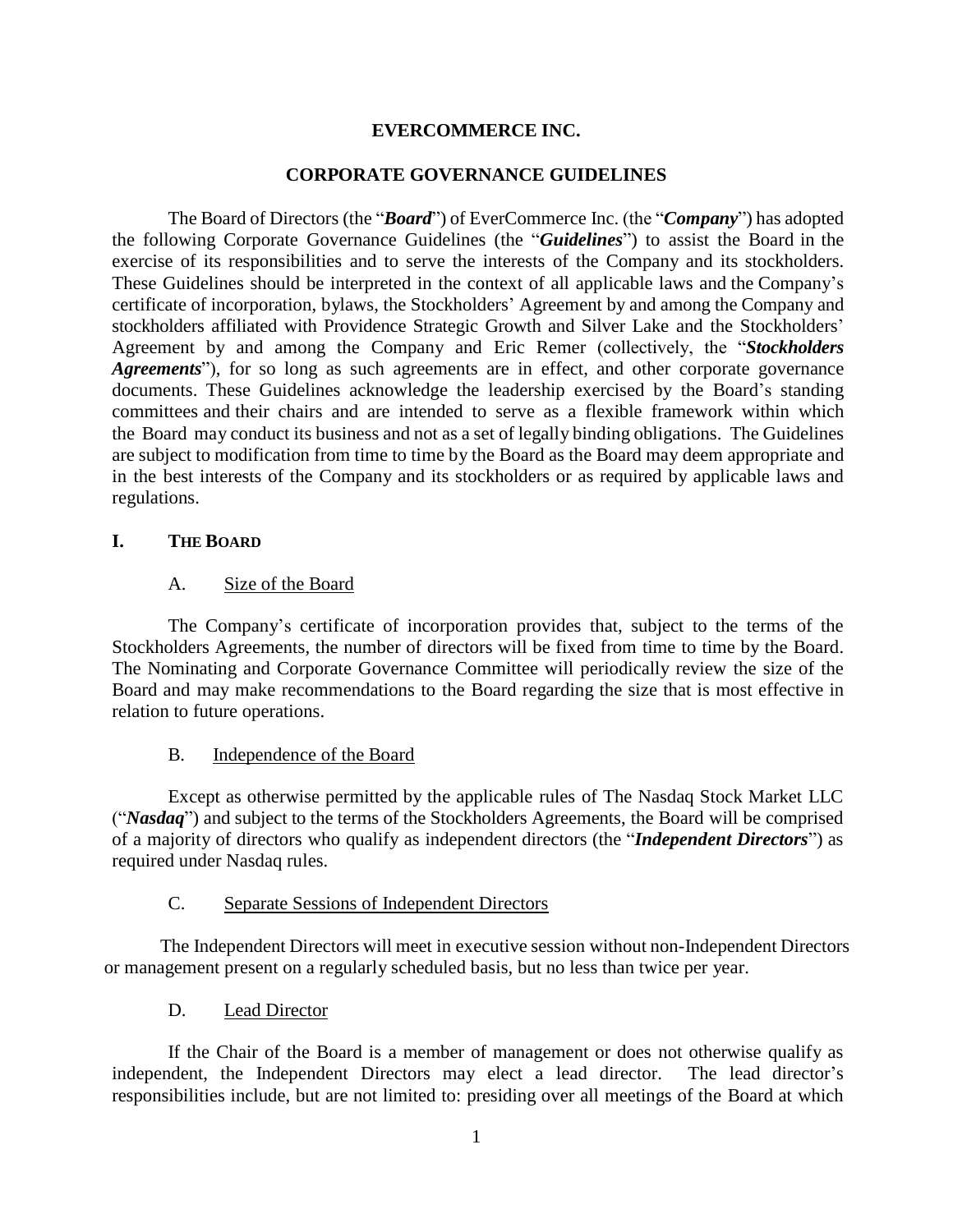the Chair of the Board is not present, including any executive sessions of the Independent Directors; approving Board meeting schedules and agendas; and acting as the liaison between the Independent Directors and the Chief Executive Officer and Chair of the Board. At such times as the Chair of the Board is an Independent Director, the Chair of the Board will serve as lead director. The Board may modify its leadership structure in the future as it deems appropriate.

### E. Director Qualification Standards

In evaluating the suitability of individual candidates (both new candidates and current Board members), the Nominating and Corporate Governance Committee, in recommending candidates for election, and the Board, in approving (and, in the case of vacancies, appointing) such candidates, may take into account many factors, including: personal and professional integrity, ethics and values; experience in corporate management, such as serving as an officer or former officer of a publicly held company; strong finance experience; relevant social policy concerns; experience relevant to the Company's industry; experience as a board member or executive officer of another publicly held company; relevant academic expertise or other proficiency in an area of the Company's operations; diversity of expertise and experience in substantive matters pertaining to the Company's business relative to other board members; diversity of background and perspective, including, but not limited to, with respect to age, gender, race, place of residence and specialized experience; practical and mature business judgment, including, but not limited to, the ability to make independent analytical inquiries; and any other relevant qualifications, attributes or skills. The Board evaluates each individual in the context of the Board as a whole, with the objective of assembling a group that can best perpetuate the success of the business and represent stockholder interests through the exercise of sound judgment using its diversity of experience in these various areas. In determining whether to recommend a director for re-election, the Nominating and Corporate Governance Committee may also consider the director's past attendance at meetings and participation in and contributions to the activities of the Board.

## F. Selection of New Directors

The Board is divided into three (3) classes. As a result, approximately one-third (1/3) of the Board will stand for election by the stockholders of the Company each year at the Company's annual meeting for three (3) year terms. Each year, at the annual meeting, the Board will recommend a slate of directors for election by the stockholders. In accordance with the bylaws of the Company, the Board will also be responsible for filling vacancies or newly-created directorships on the Board that may occur between annual meetings of stockholders. The Nominating and Corporate Governance Committee is primarily responsible for identifying, screening and recommending candidates to the entire Board for Board membership.

## G. Director Orientation and Continuing Education

Management will provide an orientation process for new directors, including background material on the Company and its business. As appropriate, management will provide opportunities for additional educational sessions for directors on matters relevant to the Company and its business.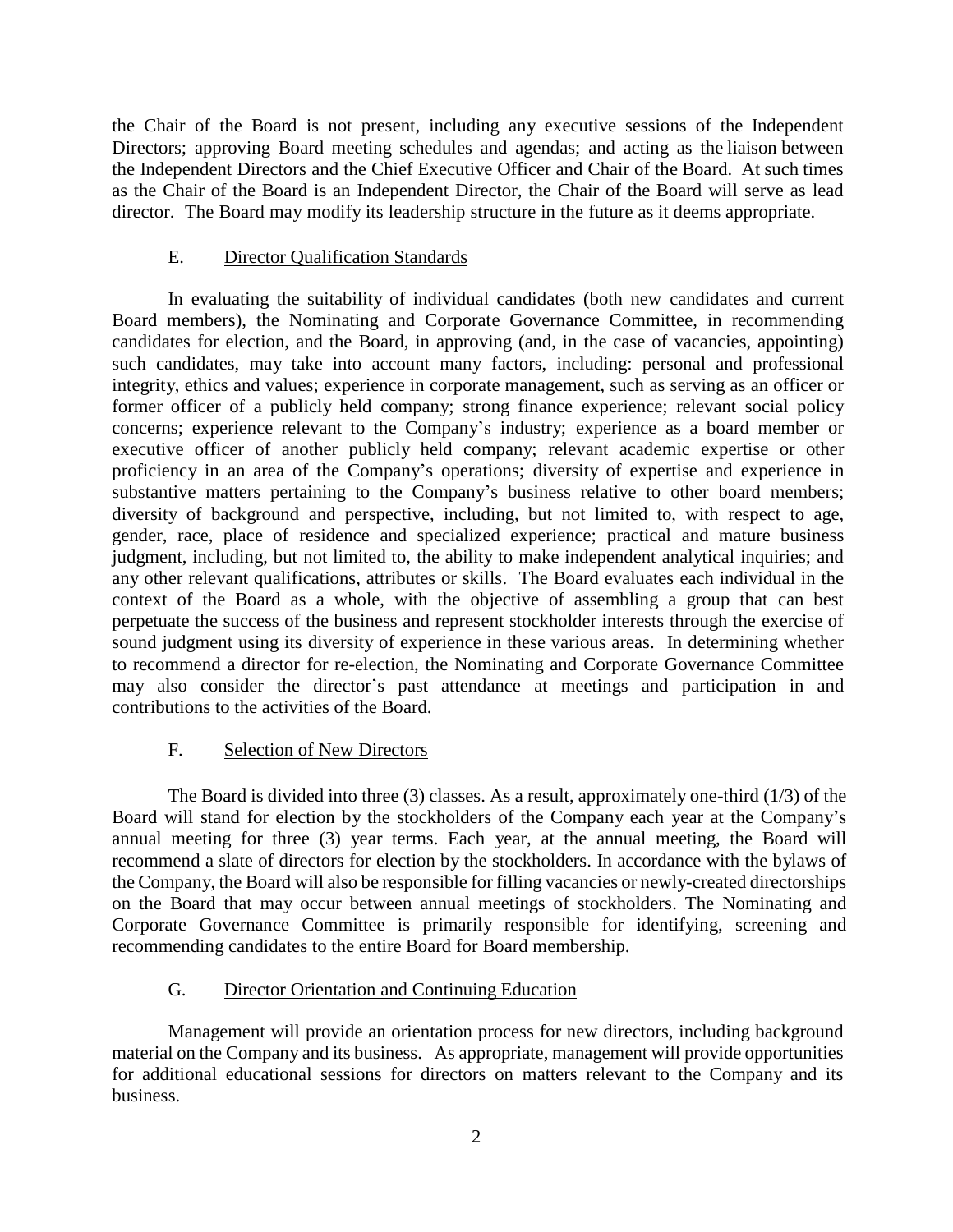# H. No Specific Limitation on Other Board Service

The Board does not believe that its members should be prohibited from serving on boards of other organizations and has not adopted any guidelines limiting such activities. However, the Nominating and Corporate Governance Committee may take into account the nature of and time involved in a director's service on other boards and/or committees in evaluating the suitability of individual director candidates and current directors. On an ongoing basis, the Company monitors each individual director's external board memberships, including at any for profit or not for profit organizations. The General Counsel reviews external board memberships to ensure compliance with applicable laws and policies.

Service on other boards and/or committees should be consistent with the Company's conflict of interest policies.

I. Directors Who Resign or Materially Change Their Current Positions with Their Own Company or Become Aware of Circumstances that May Adversely Reflect upon the Director or the Company

When a director, including any director who is currently an officer or employee of the Company, resigns or materially changes his or her position with his or her employer or becomes aware of circumstances that may adversely reflect upon the director or the Company, such director should notify the Nominating and Corporate Governance Committee and the General Counsel of such circumstances. The Nominating and Corporate Governance Committee, and in the case of any director designated by a stockholder of the Company pursuant to the Stockholders Agreements, the applicable designating party, will consider the circumstances, and may in certain cases recommend that the Board request that the director submit his or her resignation from the Board if, for example, continuing service on the Board by the individual is not consistent with the criteria deemed necessary for continuing service on the Board.

# J. Term Limits

As each director is periodically subject to election by stockholders, the Board does not believe it is in the best interests of the Company to establish term limits at this time. Additionally, such term limits may cause the Company to lose the contribution of directors who have been able to develop, over a period of time, increasing insight into the Company's business and therefore can provide an increasingly significant contribution to the Board.

# K. Director Responsibilities

The business and affairs of the Company will be managed by or under the direction of the Board, including through one or more of its committees as set forth in the bylaws and committee charters. Each director is expected to spend the time and effort necessary to properly discharge his or her responsibilities. These include:

Exercising their business judgment in good faith;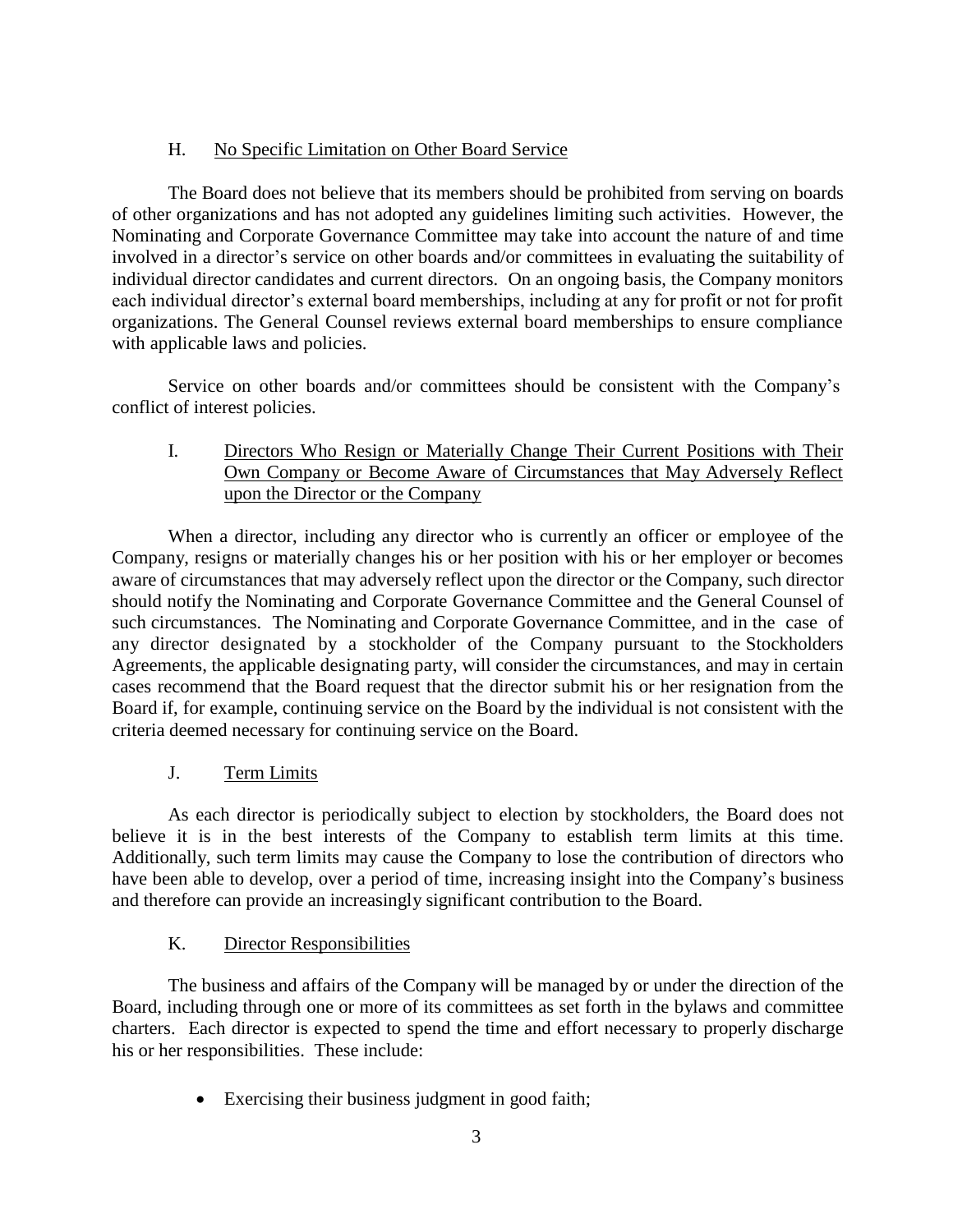- Acting in what they reasonably believe to be the best interest of all stockholders;
- Becoming and remaining well-informed about the Company's business and operations and general business and economic trends affecting the Company; and
- Ensuring that the business of the Company is conducted so as to further the longterm interests of its stockholders.

## L. Compensation

The Board believes that director compensation should fairly pay directors for work required in a business of the Company's size and scope, and that compensation should align directors' interests with the long-term interests of stockholders. The Compensation Committee will review and make recommendations to the Board regarding the cash and equity compensation of directors. The Company's executive officers shall not receive additional compensation for their service as directors.

Except as otherwise permitted by the applicable Nasdaq rules, members of the Audit Committee and Compensation Committee may not directly or indirectly receive any compensation from the Company other than their directors' compensation, including any compensation for service on committees of the Board and the receipt of equity incentive awards.

### M. Stock Ownership

The Company encourages directors to own shares of the Company's stock. However, the number of shares of the Company's stock owned by any director is a personal decision and, at this time, the Board has chosen not to adopt a policy requiring ownership by directors of a minimum number of shares.

#### N. Interaction with Institutional Investors, the Press and Customers

The Board believes that management speaks for the Company. Each director should refer all inquiries from institutional investors, the press or customers regarding the Company's operations to management. Individual Board members may, from time to time at the request of management, meet or otherwise communicate with various constituencies that are involved with the Company. If comments from the Board are appropriate, they should, in most circumstances, come from the Chief Executive Officer, Chief Financial Officer or another authorized spokesperson of the Company. For additional information, see the Company's "Guidelines for Corporate Disclosure."

## O. Board Access to Senior Management

The Board will have complete access to Company management in order to ensure that directors can ask any questions and receive all information necessary to perform their duties. Directors should exercise judgment to ensure that their contact with management does not distract managers from their jobs or disturb the business operations of the Company. Any meetings or contacts that a director wishes to initiate may be arranged through the Chief Executive Officer,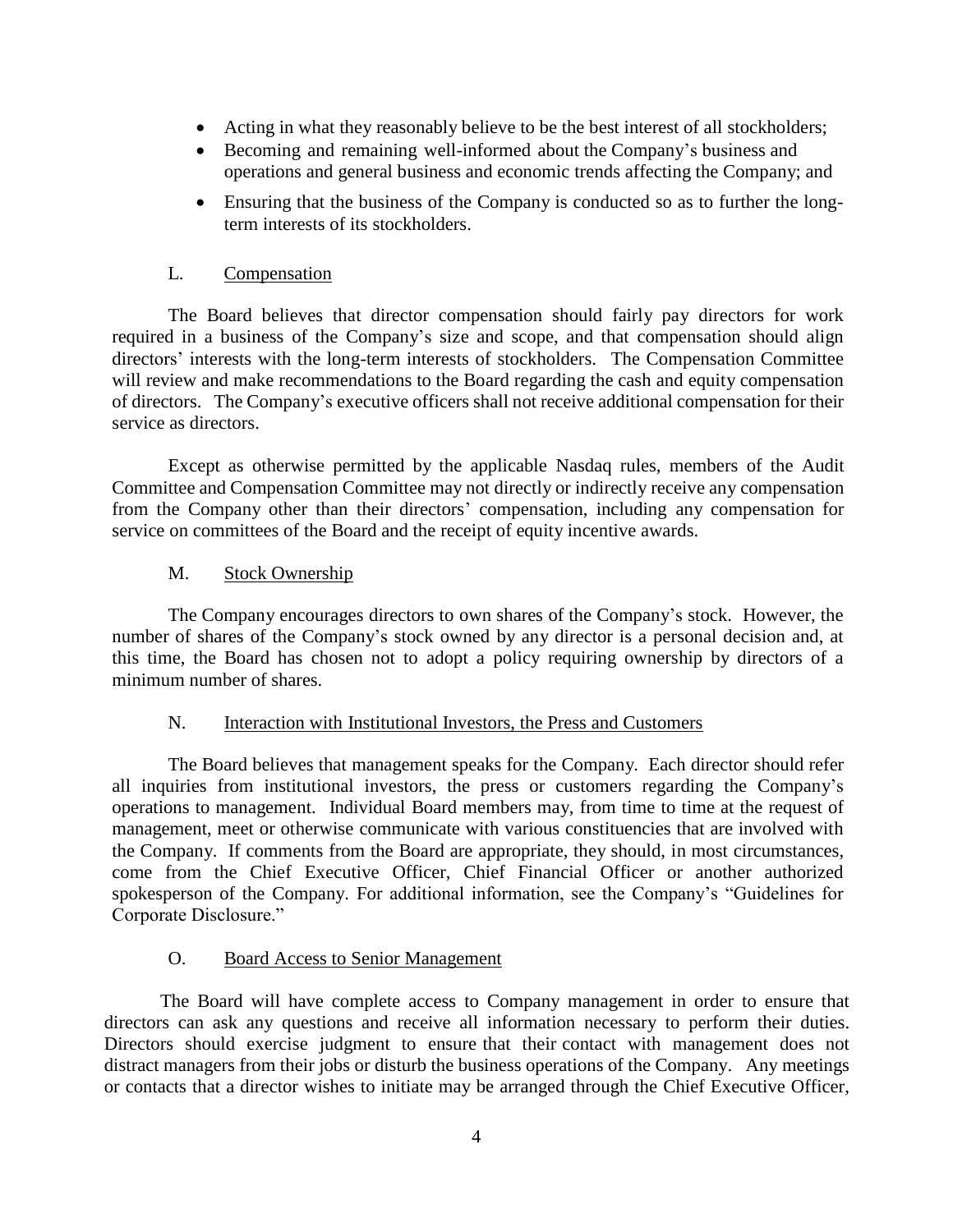the Chair of the Board or lead director, if any, or if none is available or none is appropriate, directly by the director.

# P. Board Access to Independent Advisors

The Board committees may hire independent advisors as set forth in their applicable charters. The Board as a whole shall have access to such advisors, whether retained by the Company, or directly by the Board, that the Board considers necessary to discharge its responsibilities.

# Q. Board and Committee Self-Evaluation

The Nominating and Corporate Governance Committee will oversee a periodic assessment of the Board and its committees.

# **II. BOARD MEETINGS**

# A. Frequency of Meetings

The Board will meet at least four (4) times annually. In addition, special meetings may be called from time to time as determined by the needs of the business.

## B. Director Attendance

A director is expected to spend the time and effort necessary to properly discharge his or her responsibilities. Accordingly, a director is expected to regularly prepare for and attend meetings of the Board and all committees on which the director sits (including separate meetings of the Independent Directors), with the understanding that, on occasion, a director may be unable to attend a meeting. A director who is unable to attend a meeting is expected to notify the Chief Executive Officer or the Chair of the appropriate committee in advance of such meeting, and, whenever possible, participate in such meeting virtually or by phone, if the meeting is held in person.

# C. Attendance of Non-Directors

The Board and its committees are encouraged to invite Company management and outside advisors or consultants from time to time to participate in Board and/or committee meetings to (i) provide insight into items being discussed by the Board that involve the manager, advisor or consultant, (ii) make presentations to the Board on matters that involve the manager, advisor or consultant, and (iii) bring managers with high potential into contact with the Board. Attendance of non-directors at Board meetings is at the discretion of the Board.

## D. Advance Receipt of Meeting Materials

Information regarding the topics to be considered at a meeting is essential to the Board's understanding of the business and the preparation of the directors for a productive meeting. To the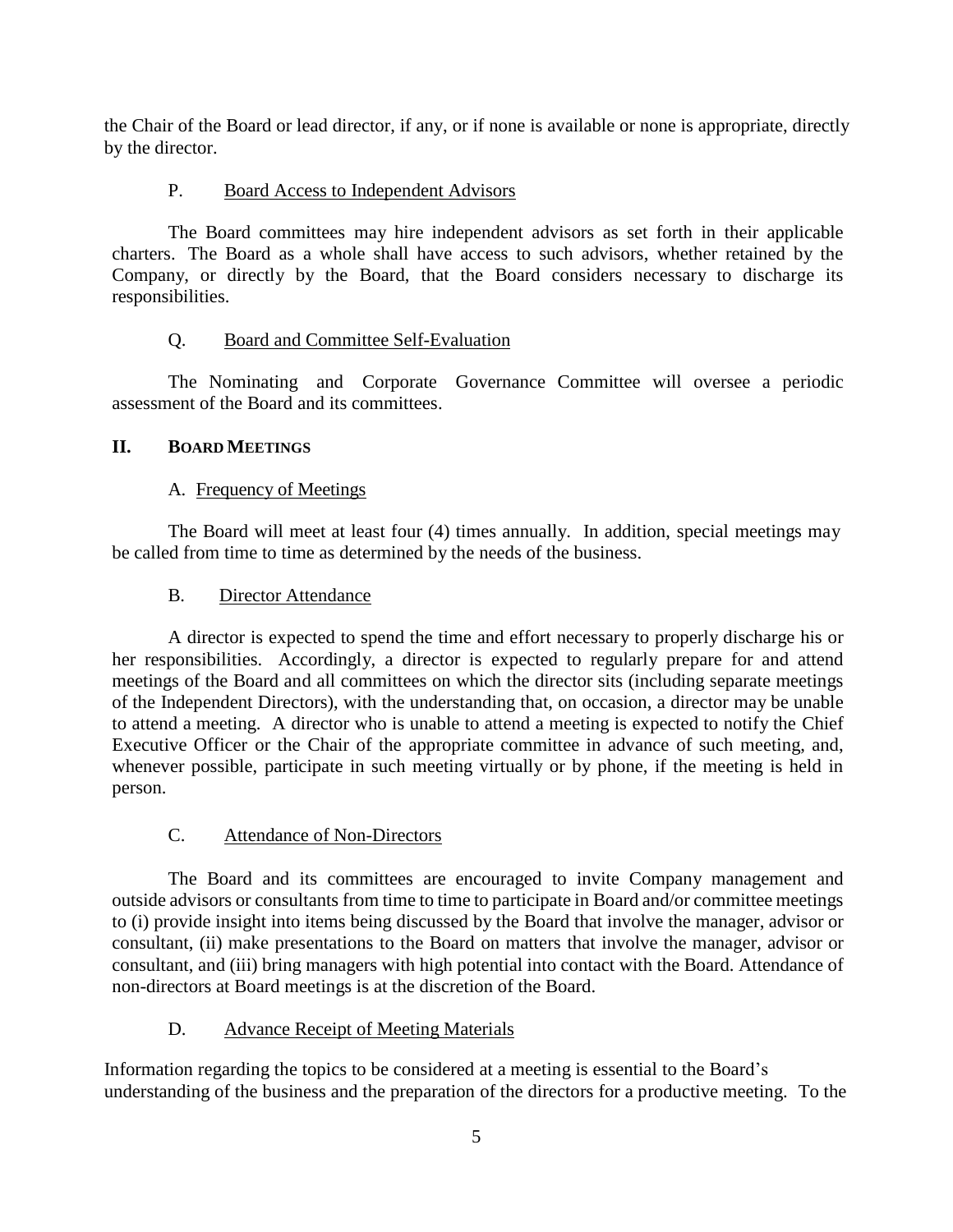extent feasible, the meeting agenda and any written materials relating to each Board meeting will be distributed to the directors sufficiently in advance of each meeting to allow for meaningful review of such agenda and materials by the directors. Directors are expected to have reviewed and be prepared to discuss all materials distributed in advance of any meeting.

#### **III. COMMITTEE MATTERS**

#### A. Number, Name, Responsibilities and Independence of Committees

The Board currently has three (3) standing committees: (i) the Audit Committee, (ii) the Compensation Committee, and (iii) the Nominating and Corporate Governance Committee. Each Committee is composed entirely of Independent Directors, subject to any exceptions provided by the Nasdaq rules and applicable laws and regulations. From time to time and depending upon the circumstances, the Board may form a new committee or disband a current committee. Each committee will perform its duties as assigned by the Board in compliance with the Company's bylaws and the committee's charter. It is the responsibility of the directors to attend the meetings of the committees on which they serve.

### B. Appointment and Rotation of Committee Members

Committee members and committee chairs will be appointed by the Board, following the recommendation of the Nominating and Corporate Governance Committee, according to criteria set forth in the applicable committee charter and such other criteria that the Board determines to be appropriate in light of the responsibilities of each committee. Committee membership and the position of committee chair will not be rotated on a mandatory basis unless the Board determines that rotation is in the best interest of the Company.

### **IV. SUCCESSION PLANNING**

The Compensation Committee will work on a periodic basis with the Chief Executive Officer to evaluate the Company's succession plans for the Chief Executive Officer and other executive officers, including an emergency succession plan for the Chief Executive Officer.

### **V. RISK MANAGEMENT**

As provided in the Audit Committee Charter, the Audit Committee is responsible for discussing the Company's policies with respect to risk assessment and risk management, including guidelines and policies to govern the process by which the Company's exposure to risk is handled. In accordance with those policies, the Board and the Board committees shall have an active role in overseeing management of the Company's risks. The Board shall regularly review information regarding the Company's credit, liquidity and operations, as well as the risks associated with each. The Company's Compensation Committee shall be responsible for overseeing the management of risks relating to the Company's executive compensation plans and arrangements. The Company's Audit Committee shall oversee management of financial risks as well as cybersecurity, regulatory and compliance risks. The Nominating and Corporate Governance Committee shall manage risks associated with the independence of the Board and potential conflicts of interest.